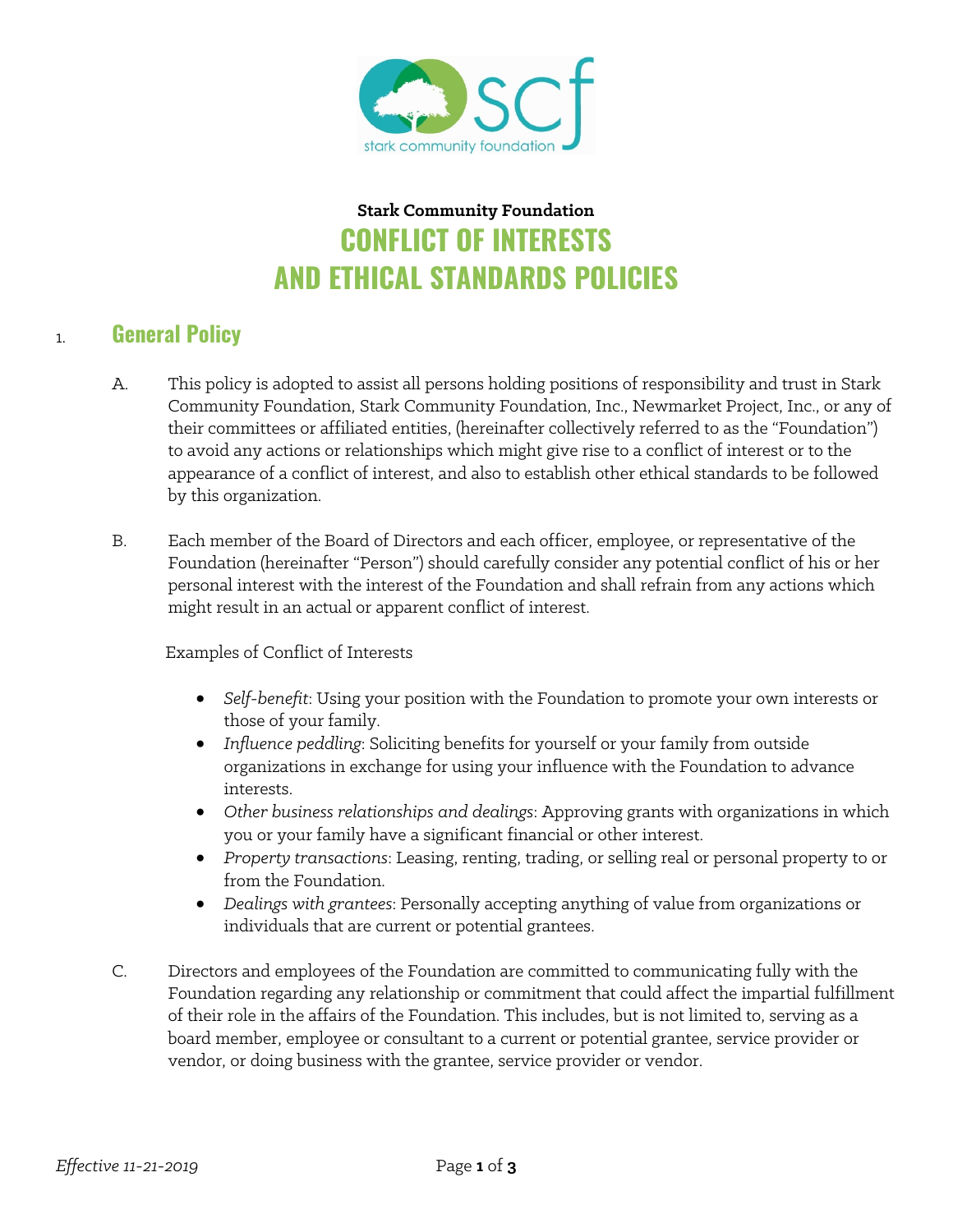D. For purposes of these policies, "Family Member" shall mean: spouse, sibling, spouses of siblings, ancestors, children, grandchildren, great grandchildren, and spouses of children, grandchildren, and great grandchildren of a Person.

#### 2. **Grantmaking Policy**

- A. Each Person affiliated (as identified in the annual conflict of interest disclosure statement for Stark Community Foundation) with an organization applying for a grant shall disclose to those considering the grant his or her potential conflict of interest. The Person may present any factual information to the group and answer any questions posed by the group, as the group determines appropriate but will excuse himself or herself from the vote. Each Person affiliated or who has a Family Member affiliated with the application organization in any governing or administrative capacity shall refrain from acting on the requested grant.
- B. No Person or Family Member may inure to a more than incidental benefit as a result of a grant or other transaction by the Foundation.
- C. Recognizing that the Foundation draws on individuals with civic and philanthropic commitment to serve as staff and directors, it is unavoidable that they may have engagements with organizations that may receive grants from the Foundation from time to time.

No organization with which any Person, or Family Member, is connected, shall receive any special consideration whatsoever by the Foundation or such organization's grant application, and no variation in the Foundation's procedures or standards for processing grants shall be permitted for such organizations.

- D. Each Person is expected to exercise his or her judgment and powers in the best interests of the Foundation over his or her individual interests when evaluating and approving grants and other transactions undertaken by the Foundation.
- E. No Person shall disclose any confidential, financial, or inside information learned in connection with his or her involvement in the Foundation which is not generally available to the public. The officers of the Board of Directors have the responsibility to make public announcements. No one, except persons authorized by them to make such announcements, shall do so.

### 3. **Financial Policy**

A. No Person shall sell property of any kind to, or purchase property of any kind from the Foundation without the prior written consent of the Foundation. No Person shall sell property to, or purchase property from, any trustee financial institution or any investment manager without the prior written consent of the Foundation, if the Foundation has an interest, either as an owner or as a grantor to an organization, in such property.